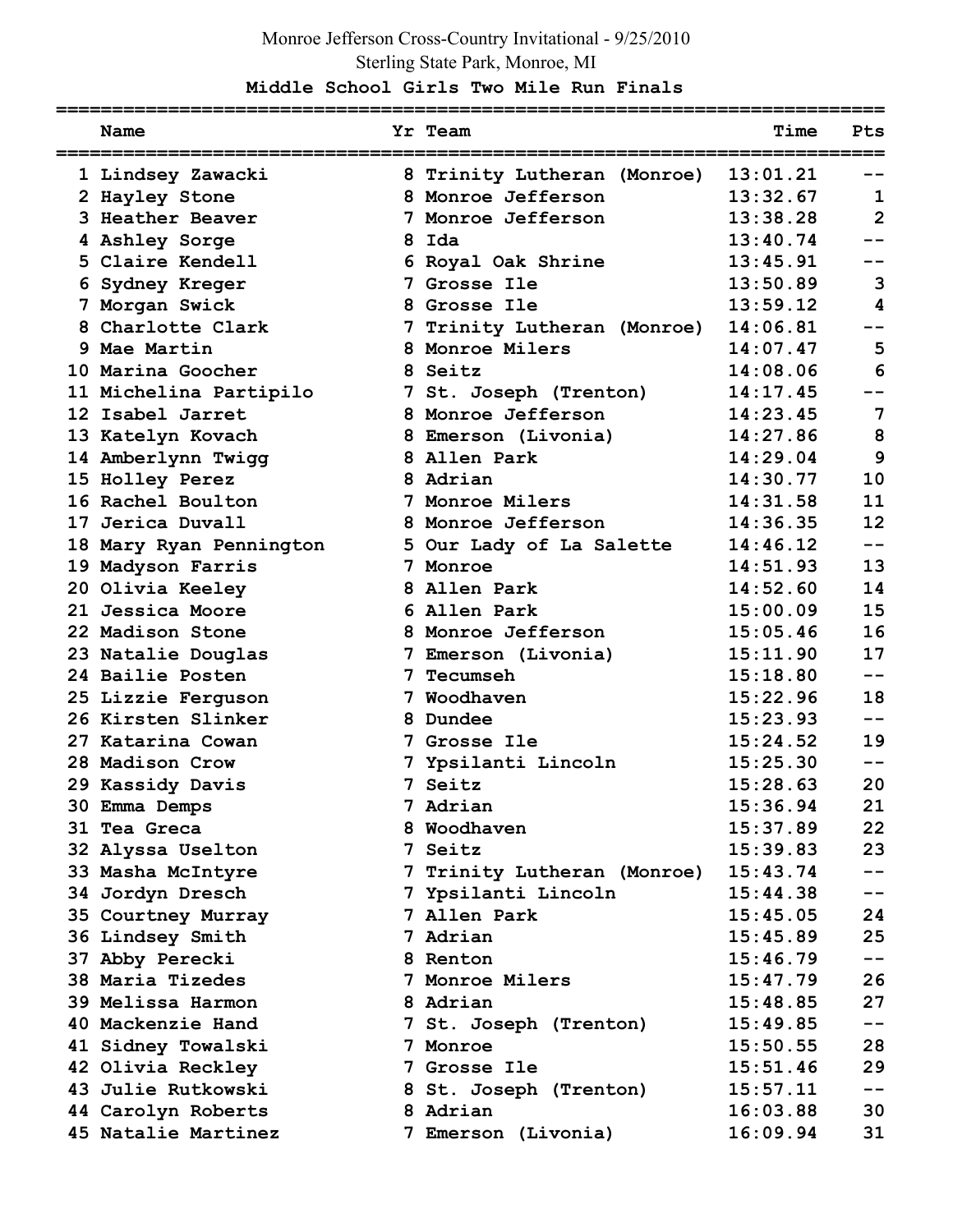# Monroe Jefferson Cross-Country Invitational - 9/25/2010

Sterling State Park, Monroe, MI

| 46 Nina Klein        |   | 1 Ann Arbor Track Club | 16:10.65 | --    |
|----------------------|---|------------------------|----------|-------|
| 47 Amanda White      |   | 8 Dundee               | 16:11.79 | $- -$ |
| 48 Chealsea Ball     |   | 8 Wagar                | 16:12.99 | 32    |
| 49 Ellen Fey         |   | 6 Royal Oak Shrine     | 16:13.90 | $- -$ |
| 50 Airn Pero         |   | 7 Summit Academy       | 16:15.08 | 33    |
| 51 McKayela Lambert  |   | 8 Monroe               | 16:17.49 | 34    |
| 52 Hannah Doederlein |   | 8 Wagar                | 16:18.36 | 35    |
| 53 Rachel Fowler     |   | 7 Renton               | 16:28.80 | $-1$  |
| 54 Kelsey Hammer     |   | 8 Tecumseh             | 16:31.55 | $- -$ |
| 55 Mariah Borders    |   | 8 Summit Academy       | 16:34.98 | 36    |
| 56 Alicia Medrano    |   | 7 Adrian               | 16:42.57 | 37    |
| 57 Margaret Herman   |   | 7 Emerson (Livonia)    | 16:49.85 | 38    |
| 58 Brionna Sykes     |   | 8 Summit Academy       | 16:50.84 | 39    |
| 59 Hannah Hensosn    |   | 7 Woodhaven            | 16:52.34 | 40    |
| 60 Kayla Hodges      |   | 7 Wagar                | 16:53.28 | 41    |
| 61 Hannah Whitaker   |   | 8 Grosse Ile           | 16:54.20 | 42    |
| 62 Shelby Jackson    |   | 8 Monroe Jefferson     | 16:57.11 | 43    |
| 63 Jaiden Torres     |   | 7 Adrian               | 17:01.15 | 44    |
| 64 Carolyn Chase     |   | 8 Royal Oak Shrine     | 17:04.59 | $- -$ |
| 65 Megan Peruski     |   | 7 Monroe               | 17:05.64 | 45    |
| 66 Monica Neenan     |   | 7 Monroe Jefferson     | 17:10.52 | 46    |
| 67 Sloan Lynch       | 7 | Monroe                 | 17:12.56 | 47    |
| 68 Ashley Teets      |   | 8 Wagar                | 17:19.43 | 48    |
| 69 Abby Baldwin      |   | 8 Monroe Milers        | 17:21.74 | 49    |
| 70 Haley Ethridge    |   | 8 Monroe               | 17:24.02 | 50    |
| 71 Hannah Lopez      |   | 7 Adrian               | 17:26.73 | $- -$ |
| 72 Hannah Drinkert   |   | 8 Emerson (Livonia)    | 17:28.79 | 51    |
| 73 Lexi Steve        |   | 7 Monroe               | 17:29.89 | 52    |
| 74 Emily Tyburski    |   | 8 Grosse Ile           | 17:33.03 | 53    |
| 75 Emalea Sampier    |   | 8 Woodhaven            | 17:34.61 | 54    |
| 76 Katie Sandem      |   | 7 Renton               | 17:37.35 | $- -$ |
| 77 Jenna Gadille     |   | 8 Wagar                | 17:39.07 | 55    |
| 78 Josie Blumberg    |   | 8 Monroe Milers        | 17:39.96 | 56    |
| 79 Kaitlin Symmans   |   | 8 Dundee               | 17:43.11 | $- -$ |
| 80 Lydia Hsu         |   | 7 Grosse Ile           | 17:45.75 | 57    |
| 81 Jamie Blumberg    |   | 8 Monroe Milers        | 17:46.92 | 58    |
| 82 Jordan Kujala     |   | 7 Wagar                | 17:48.80 | 59    |
| 83 Karlee Bass       |   | 8 Summit Academy       | 17:51.39 | 60    |
| 84 Emma Kruse        |   | 6 Royal Oak Shrine     | 17:54.67 | --    |
| 85 Taylor Timko      |   | 7 Monroe Jefferson     | 17:56.06 |       |
| 86 Emily Balas       |   | 7 Renton               | 17:56.95 | $- -$ |
| 87 Shayna Terry      |   | 8 Seitz                | 17:57.61 | 61    |
| 88 Savannah Thomas   |   | 7 Allen Park           | 17:58.25 | 62    |
| 89 Ranay Henning     |   | 8 Adrian               | 17:59.13 | --    |
| 90 Hailey Mexico     |   | 7 Seitz                | 18:00.10 | 63    |
| 91 Ysabel DeGrand    |   | 8 Monroe Jefferson     | 18:01.99 | $- -$ |
| 92 Haleigh Bonk      |   | 7 Monroe               | 18:06.58 | $- -$ |
| 93 Kristen Litton    |   | 7 Wagar                | 18:08.95 | 64    |
| 94 Leah Watson       |   | 8 Allen Park           | 18:17.55 | 65    |
|                      |   |                        |          |       |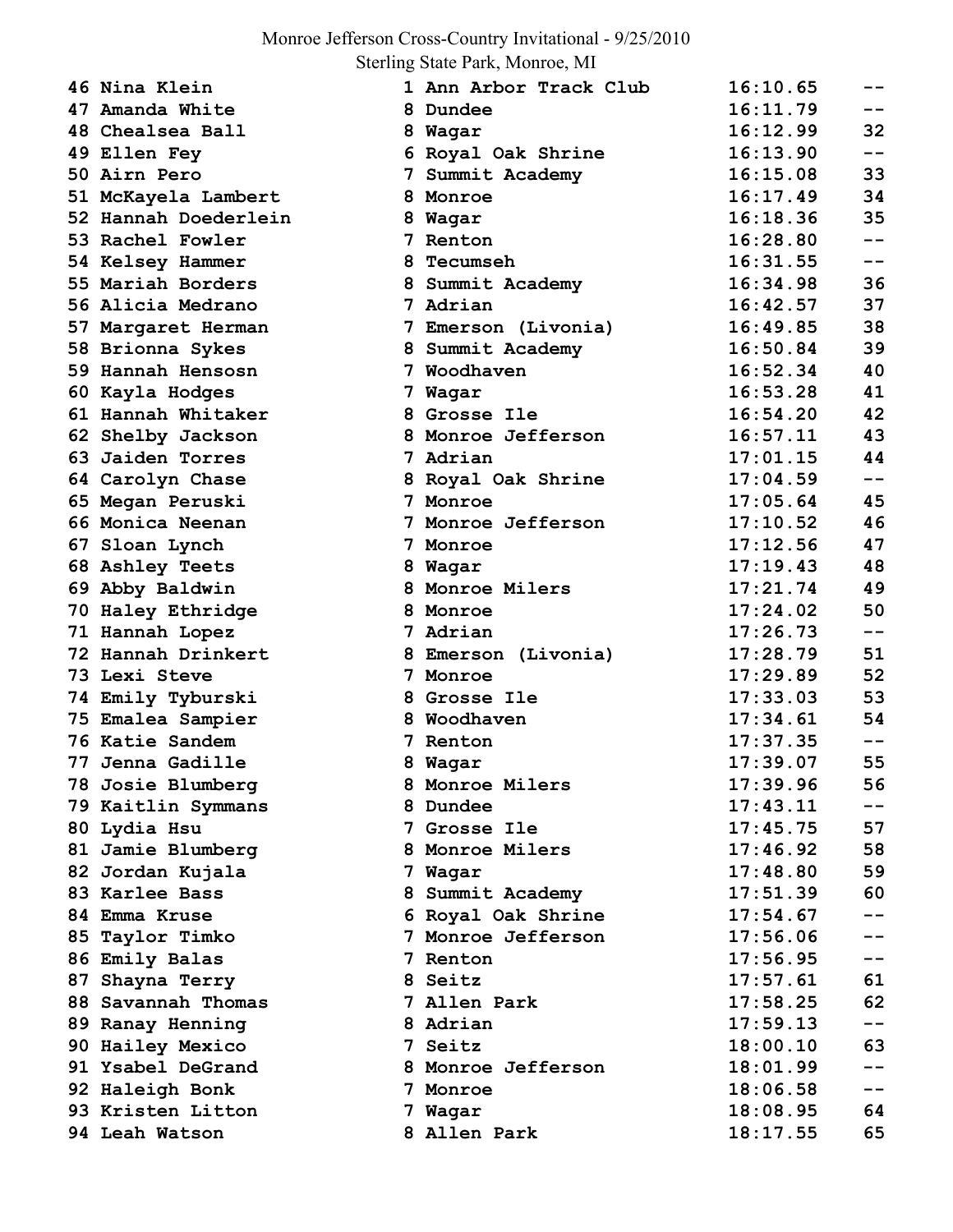# Monroe Jefferson Cross-Country Invitational - 9/25/2010

Sterling State Park, Monroe, MI

| 95 Ashleigh Apel    | 8 Summit Academy    | 18:27.13 | 66    |
|---------------------|---------------------|----------|-------|
| 96 Mackenzie Brown  | 7 Adrian            | 18:31.51 | $- -$ |
| 97 Delaney Mckenzie | 8 Emerson (Livonia) | 18:33.35 | 67    |

#### **Middle School Girls Two Mile Run Finals**

| Name                  | Yr Team                  | Time     | Pts   |
|-----------------------|--------------------------|----------|-------|
| 98 Grace Swanson      | 7 Ypsilanti Lincoln      | 18:35.11 |       |
| 99 Shelby Burnett     | 8 Wagar                  | 18:36.89 |       |
| 100 Julia Perna       | 7 Monroe                 | 18:38.85 |       |
| 101 Abby Deemer       | 7 Adrian                 | 18:41.06 |       |
| 102 Ivy Johnson       | 8 Wagar                  | 18:42.24 |       |
| 103 Megan Szypula     | 8 Grosse Ile             | 18:43.93 |       |
| 104 Samantha Kennedy  | 8 Wagar                  | 18:50.52 |       |
| 105 Alyssa Brown      | 8 Meadow Montessori      | 18:53.10 | $-1$  |
| 106 Mara Johnson      | 8 Monroe                 | 19:00.41 | $-1$  |
| 107 Bethany Fink      | 7 Allen Park             | 19:06.00 | 68    |
| 108 Riena Acosta      | 8 Summit Academy         | 19:21.29 | 69    |
| 109 Julia Burbridge   | 7 Our Lady of La Salette | 19:38.14 |       |
| 110 Elizabeth Scott   | 7 Monroe                 | 19:48.27 |       |
| 111 Natalie Maas      | 7 Monroe                 | 19:51.45 |       |
| 112 Mary Inman        | 8 Our Lady of La Salette | 20:04.91 |       |
| 113 Kaela Church      | 7 Adrian                 | 20:16.58 |       |
| 114 Dominique Arkist  | 7 Woodhaven              | 20:25.63 | 70    |
| 115 Nysha Burciaga    | 7 Adrian                 | 20:59.61 | $- -$ |
| 116 Maggie Hammond    | 8 Adrian                 | 21:09.27 | $- -$ |
| 117 Chelsea Lee       | 8 Woodhaven              | 21:13.98 | 71    |
| 118 Ashley Luttman    | 8 Summit Academy         | 21:25.22 | 72    |
| 119 Maddy Knapp       | 8 Monroe                 | 21:26.14 | $-1$  |
| 120 Valentina Salazar | 7 Adrian                 | 21:55.72 | --    |
| 121 Morgan Zalewski   | 7 Monroe                 | 21:57.96 | $-1$  |
| 122 Megan Langley     | 8 Adrian                 | 21:59.03 |       |
| 123 Kourtney Hephner  | 8 Adrian                 | 22:16.27 |       |
| 124 Gabriella Guerra  | 8 Ypsilanti Lincoln      | 22:46.21 |       |
| 125 Samantha Merritt  | 7 Adrian                 | 23:01.02 |       |
| 126 Zoe Satterla      | 7 Adrian                 | 23:01.96 | $- -$ |
| 127 Kejsi Roko        | 7 Seitz                  | 23:43.49 | 73    |
| 128 Shannon Kendra    | 7 Summit Academy         | 23:51.52 |       |
| 129 Bridgette Brown   | 7 Wagar                  | 24:13.91 |       |
| 130 Emma Visscher     | 7 Emerson (Livonia)      | 25:12.18 | 74    |
| 131 Symone Jackson    | 7 Summit Academy         | 26:24.11 |       |

#### **Middle School Girls Two Mile Run Team Scores**

| Team                    | Pts | $1 \t2 \t3 \t4 \t5 \t(6)$ |                     |    |    |    | C 7 X |
|-------------------------|-----|---------------------------|---------------------|----|----|----|-------|
| <b>Monroe Jefferson</b> | 38. |                           | $1 \quad 2 \quad 7$ | 12 | 16 | 43 | 46    |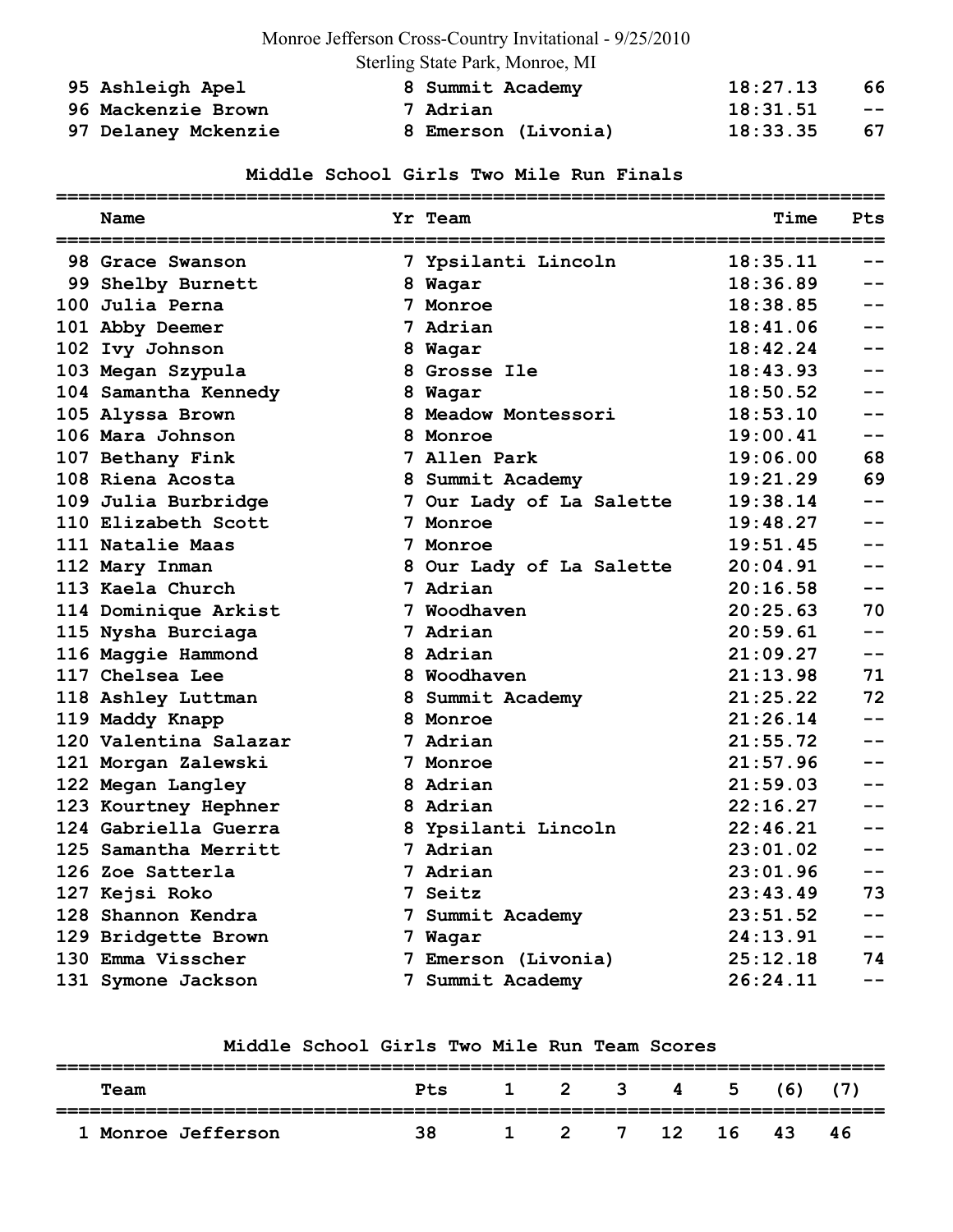Monroe Jefferson Cross-Country Invitational - 9/25/2010 Sterling State Park, Monroe, MI

1 Hayley Stone 13:32.67  **2 Heather Beaver 13:38.28 7 Isabel Jarret 14:23.45 12 Jerica Duvall 14:36.35 16 Madison Stone 15:05.46 Total Time: 1:11:16 Average: 14:15.25 1-5 Split: 1:33 2 Grosse Ile 97 3 4 19 29 42 53 57 3 Sydney Kreger 13:50.89 4 Morgan Swick 13:59.12 19 Katarina Cowan 15:24.52 29 Olivia Reckley 15:51.46 42 Hannah Whitaker 16:54.20 Total Time: 1:16:00 Average: 15:12.04 1-5 Split: 3:03 3 Adrian 113 10 21 25 27 30 37 44 10 Holley Perez 14:30.77 21 Emma Demps 15:36.94 25 Lindsey Smith 15:45.89 27 Melissa Harmon 15:48.85 30 Carolyn Roberts 16:03.88 Total Time: 1:17:46 Average: 15:33.27 1-5 Split: 1:33 4 Allen Park 124 9 14 15 24 62 65 68 9 Amberlynn Twigg 14:29.04 14 Olivia Keeley 14:52.60 15 Jessica Moore 15:00.09 24 Courtney Murray 15:45.05 62 Savannah Thomas 17:58.25 Total Time: 1:18:05 Average: 15:37.01 1-5 Split: 3:29 5 Emerson (Livonia) 145 8 17 31 38 51 67 74 8 Katelyn Kovach 14:27.86 17 Natalie Douglas 15:11.90 31 Natalie Martinez 16:09.94 38 Margaret Herman 16:49.85 51 Hannah Drinkert 17:28.79 Total Time: 1:20:08 Average: 16:01.67 1-5 Split: 3:001 6 Monroe Milers 147 5 11 26 49 56 58 - 5 Mae Martin 14:07.47 11 Rachel Boulton 14:31.58 26 Maria Tizedes 15:47.79 49 Abby Baldwin 17:21.74 56 Josie Blumberg 17:39.96 Total Time: 1:19:29 Average: 15:53.71 1-5 Split: 3:32 7 Monroe 167 13 28 34 45 47 50 52 13 Madyson Farris 14:51.93 28 Sidney Towalski 15:50.55 34 McKayela Lambert 16:17.49 45 Megan Peruski 17:05.64 47 Sloan Lynch 17:12.56 Total Time: 1:21:18 Average: 16:15.64 1-5 Split: 2:21 8 Seitz 173 6 20 23 61 63 73 -**